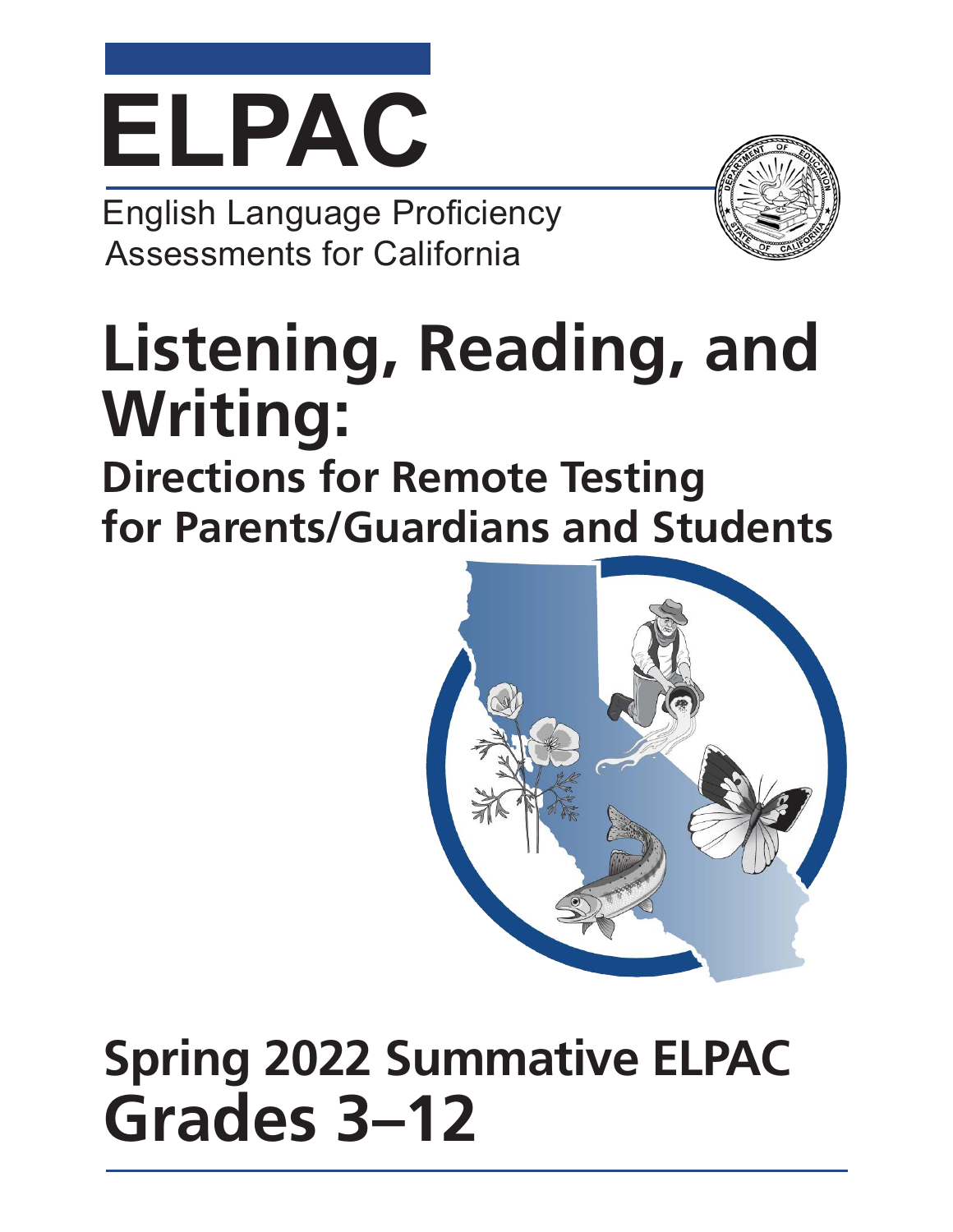### **Table of Contents**

Copyright © 2022 by the California Department of Education (CDE). All rights reserved. Copying and distributing these secure materials for training purposes is limited to those individuals in California local educational agencies who have signed the ELPAC Test Security Affidavit. These materials may not be edited or altered, and must remain unchanged as published by the CDE. Any other use or reproduction of this document, in whole or in part, requires written permission from the CDE. All other trademarks are the property of their respective owners.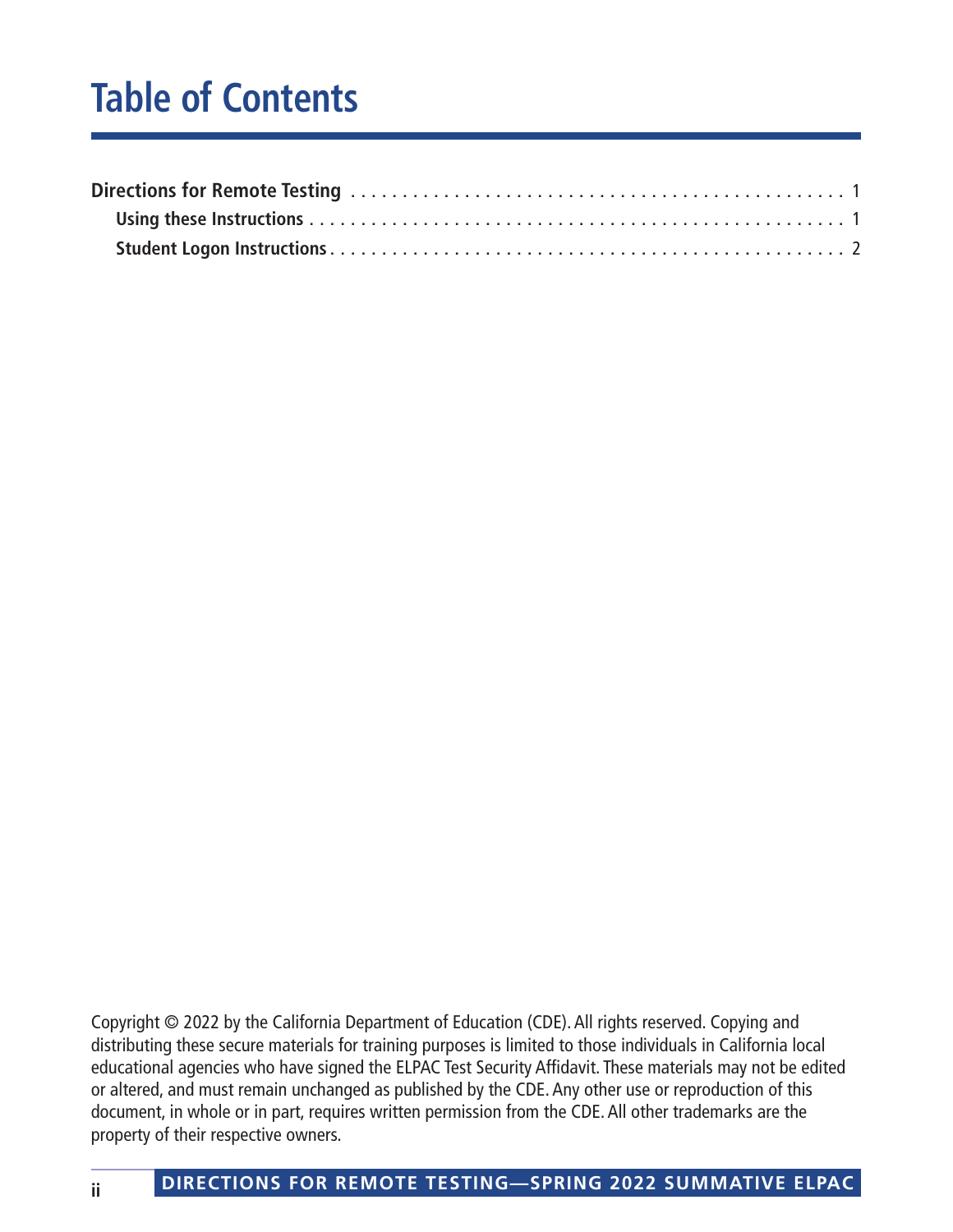#### <span id="page-2-0"></span>Using these Instructions

These instructions are for grades three through twelve (3–12) students taking the Summative ELPAC in a remote test setting. Parents, guardians, and students should contact the student's ELPAC test examiner if they have any questions. The test examiner could be the student's teacher or school/district staff. We also suggest you watch the following remote testing demonstration video, which is available in English and Spanish:

• How to Take a Remote Test

This video and others are available on the [ELPAC website](https://www.elpac.org/) under "Resources," then the "Parent Resources" tab.

The Summative ELPAC is a secure test. Students may not use books, cellular phones, or other reference materials during testing, though they may have scratch paper. Students' testing area should be clear of all items except for the test materials provided by the test examiner.

In a remote administration, students will take the test from the safety of their homes. The test examiner will connect with each student by computer. We are providing the following guidelines for remote student testing to make sure that each student receives the most accurate score:

- 1. Parents or guardians may only assist with setting up the technology and logging the student into the test session.
- 2. To keep the test fair for all students, we ask that parents or guardians do not talk about questions on the test or any materials for the test with anyone before, during, or after the test.
- 3. No one may record the test or use a camera or another device to take pictures of the test questions or of the student taking the test. This helps to keep the questions confidential.
- 4. We need to know that the test is being completed by the student without any help. To verify compliance, a web camera and microphone will be used to observe the student while taking the test. The camera is only used to observe the student and the surroundings during the test and will not record the session.
- 5. Please follow all instructions given by the test examiner regarding camera placement so the student and the student's immediate surroundings can be observed.

These instructions should be securely destroyed or returned to the school after testing is completed. If you have saved a version of these instructions electronically, then the file should be deleted from the device it is stored on.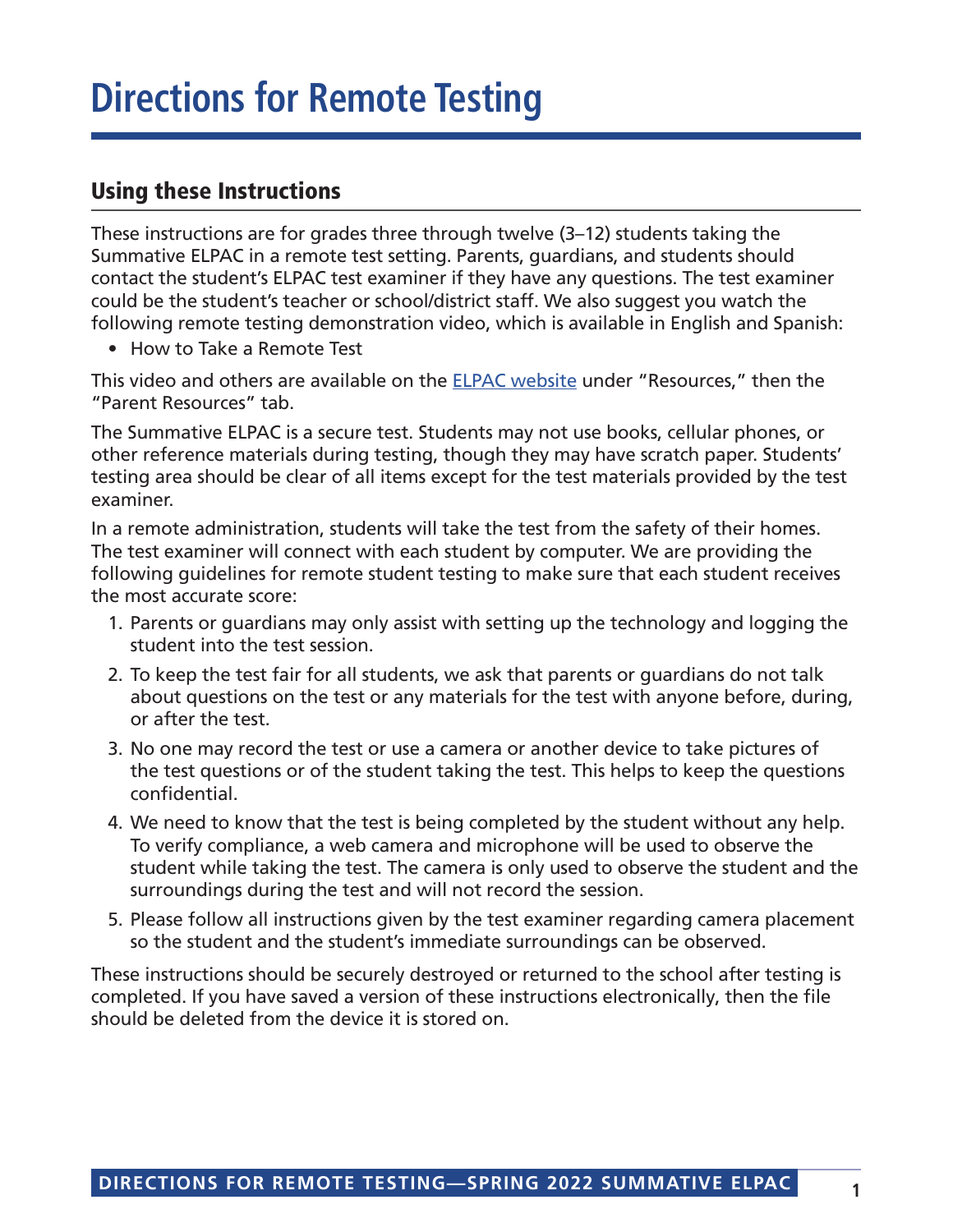#### <span id="page-3-0"></span>Student Logon Instructions

You will access your test from a secure browser. For instructions on how to install the secure browser, please follow the instructions for downloading the secure browser located at <https://ca.portal.cambiumast.com>.

#### **STUDENT TESTING INTERFACE**

- 1) Join the video meeting with your test examiner. The test examiner will give you instructions about the test.
- 2) Leave the video meeting.
	- If using a Chromebook, sign out of the device.
	- If using a personal computer, close all applications. This includes web browsers, email, documents, and video or music applications on your device.
	- If using an iPad, no additional steps are needed.
- 3) Open the secure browser on your device.



4) Enter your preferred first name, not your nickname, followed by your SSID number given to you by your test examiner. Then enter the test session ID provided by the test examiner. Select the **[Sign In]** button.

|                         | <b>Please Sign In</b> |
|-------------------------|-----------------------|
|                         | <b>First Name:</b>    |
|                         | EX: JORDAN            |
|                         |                       |
| SSID:                   |                       |
|                         |                       |
| $\overline{\mathbf{n}}$ | EX: 123456789         |
|                         | <b>Session ID:</b>    |
|                         |                       |

If you cannot sign in, exit the browser and ask your test examiner for help.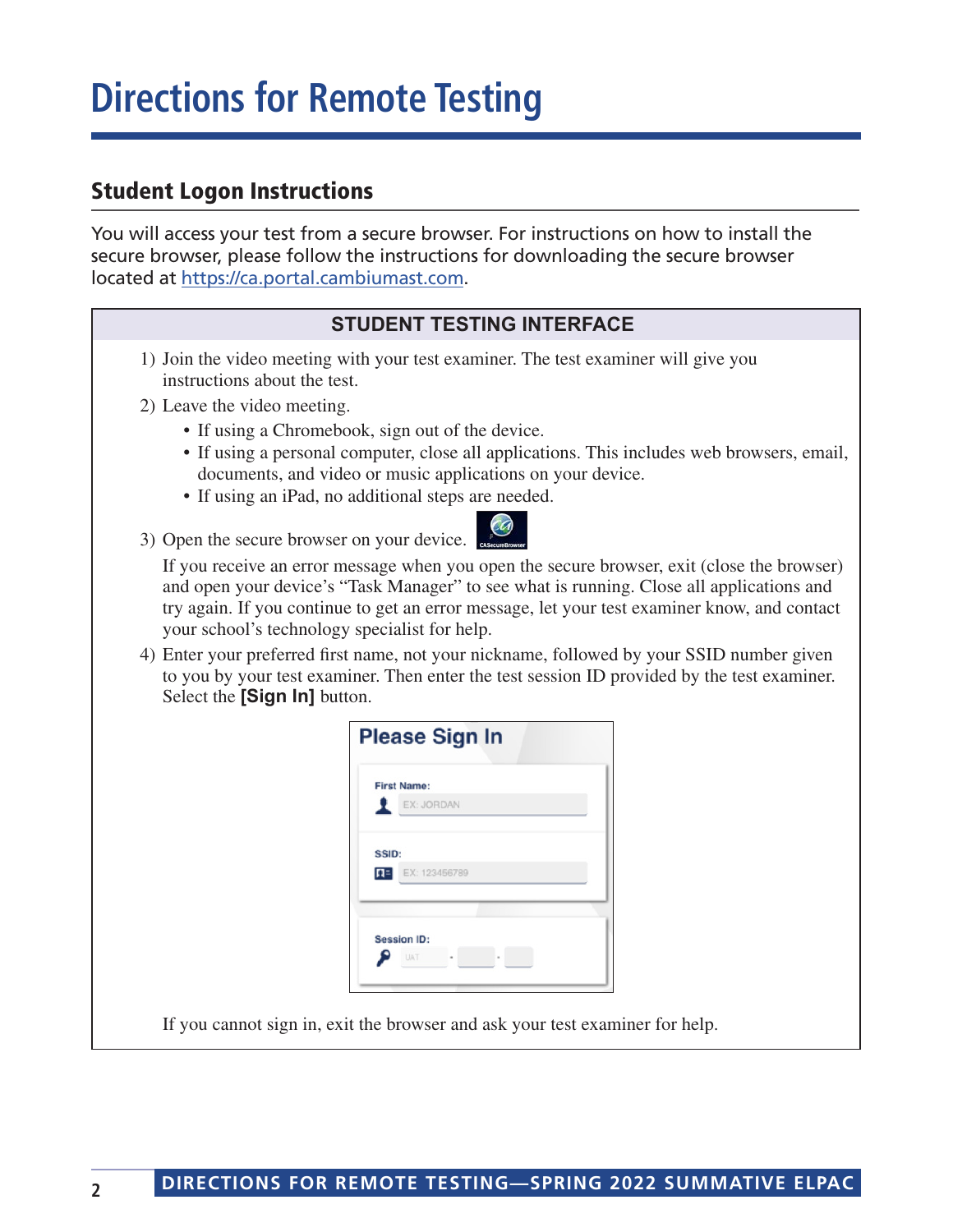|                                 |                                                                                                                                         | <b>STUDENT TESTING INTERFACE (cont.)</b>                                                                                                                                               |  |
|---------------------------------|-----------------------------------------------------------------------------------------------------------------------------------------|----------------------------------------------------------------------------------------------------------------------------------------------------------------------------------------|--|
|                                 | incorrect, log out and contact your test examiner for assistance.                                                                       | 5) You will see a screen with your first name and other information about you. If all of the<br>information on your screen is correct, select [Yes] to continue. If the information is |  |
|                                 | <b>Is This You?</b><br>Please review the following information                                                                          |                                                                                                                                                                                        |  |
|                                 | ssip:<br>9294015802                                                                                                                     | <b>First Name</b><br>DAY                                                                                                                                                               |  |
|                                 | Grade<br>01                                                                                                                             | School:<br>Richard Riordan Primary Center                                                                                                                                              |  |
|                                 | <b>State</b><br>California                                                                                                              |                                                                                                                                                                                        |  |
|                                 | Yes                                                                                                                                     | No.                                                                                                                                                                                    |  |
|                                 |                                                                                                                                         |                                                                                                                                                                                        |  |
|                                 | <b>SAMPLE</b><br><b>Summative English Language Proficiency Assessments (ELPAC)</b><br><b>Start Summative ELPAC Grades 6-8 Listening</b> | <b>Start Summative ELPAC Grades 6-8 Reading</b>                                                                                                                                        |  |
|                                 | <b>Test</b><br>This is opportunity 1 of 1                                                                                               | <b>Test</b><br>This is opportunity 1 of 1                                                                                                                                              |  |
|                                 | <b>Start Summative ELPAC Grades 6-8 Speaking</b><br><b>Test</b><br>This is opportunity 1 of 1                                           | <b>Start Summative ELPAC Grades 6-8 Writing</b><br><b>Test</b><br>This is opportunity 1 of 1                                                                                           |  |
|                                 | 7) Wait for the test examiner to approve your test.                                                                                     |                                                                                                                                                                                        |  |
|                                 | <b>Waiting for Approval</b>                                                                                                             | Your Test Administrator needs to review your requested test and your test settings. This may take a few minutes.                                                                       |  |
| <b>First Name</b><br><b>SEL</b> |                                                                                                                                         | <b>Session ID</b><br>UAT-B304-3                                                                                                                                                        |  |
| <b>Test</b>                     | Summative ELPAC Grades 6-8 Listening Test                                                                                               |                                                                                                                                                                                        |  |
|                                 |                                                                                                                                         |                                                                                                                                                                                        |  |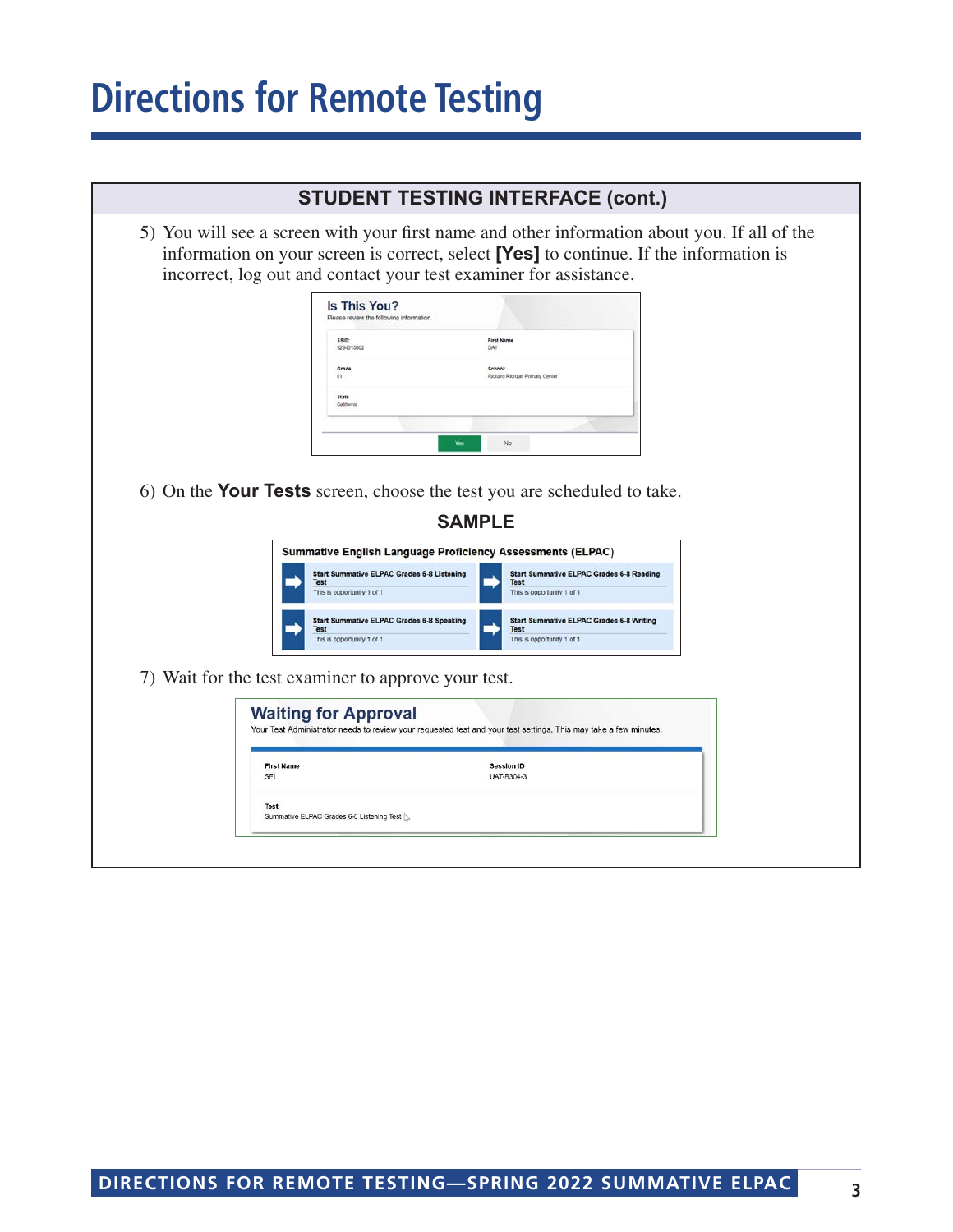| <b>STUDENT TESTING INTERFACE (cont.)</b>                                                                                                                                                                                                                                |
|-------------------------------------------------------------------------------------------------------------------------------------------------------------------------------------------------------------------------------------------------------------------------|
| 8) Do the audio and video checks. Please note that these audio checks will need to be<br>completed for each domain tested remotely.                                                                                                                                     |
| For the camera check, select the check box to enable the video. If your video appears, select<br>the <b>[I see myself]</b> option. If your camera does not appear automatically, select the camera<br>icon in the middle of the box. Then select [I see myself] option. |
| <b>Camera Check</b><br>Ensure you are able to use the camera. Check the box below to grant permission to access the camera, then test<br>the camera functionality.<br>I agree to grant the browser permission to access the camera.                                     |
|                                                                                                                                                                                                                                                                         |
| <b>Next Step:</b><br>If you can see a live stream of your camera, choose I see myself. If not, choose I cannot see myself.<br>I see myself<br>I cannot see myself                                                                                                       |
| 9) For the recording device check, press the <b>[Microphone]</b> button, speak into the<br>microphone, press stop, and then press play to listen to your recording. If you are able to<br>hear your recording, select the [I heard my recording] button.                |
| <b>Recording Device Check</b>                                                                                                                                                                                                                                           |
| Make sure your recording device is working.<br>1. To start recording, press the Microphone button.<br>2. Describe what you are wearing today.<br>3. When you are done, press the Stop button.<br>4. To listen to your recording, press the Play button.                 |
| <b>Next Step:</b>                                                                                                                                                                                                                                                       |
| If you heard your recording, choose I heard my recording. If not, choose I did not hear my recording.                                                                                                                                                                   |
| I heard my recording<br>I did not hear my recording                                                                                                                                                                                                                     |
|                                                                                                                                                                                                                                                                         |
|                                                                                                                                                                                                                                                                         |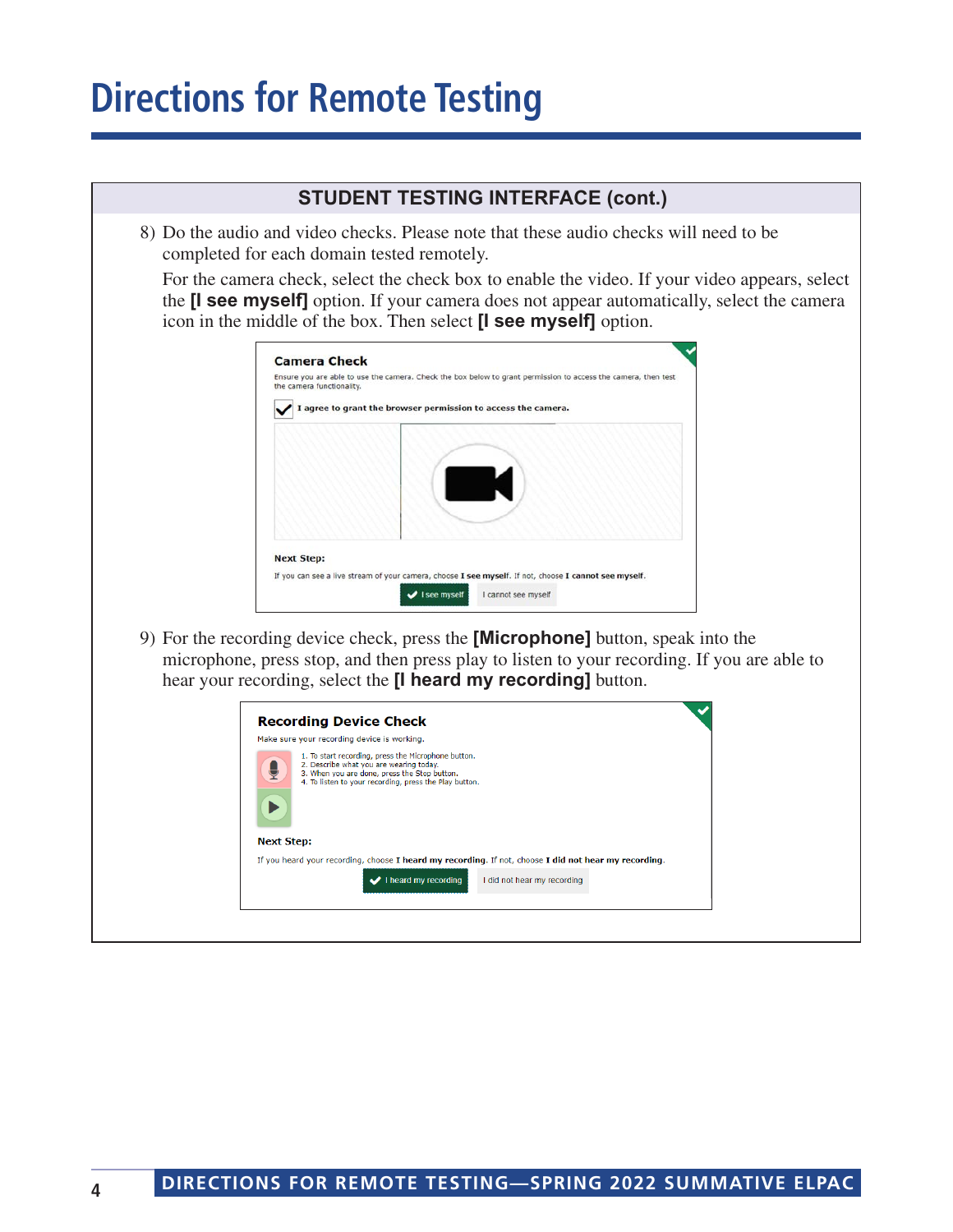

 If any of the audio or video checks are not working for you, simply select the option that you cannot see, hear, or play, and the system will walk you through troubleshooting for that particular feature.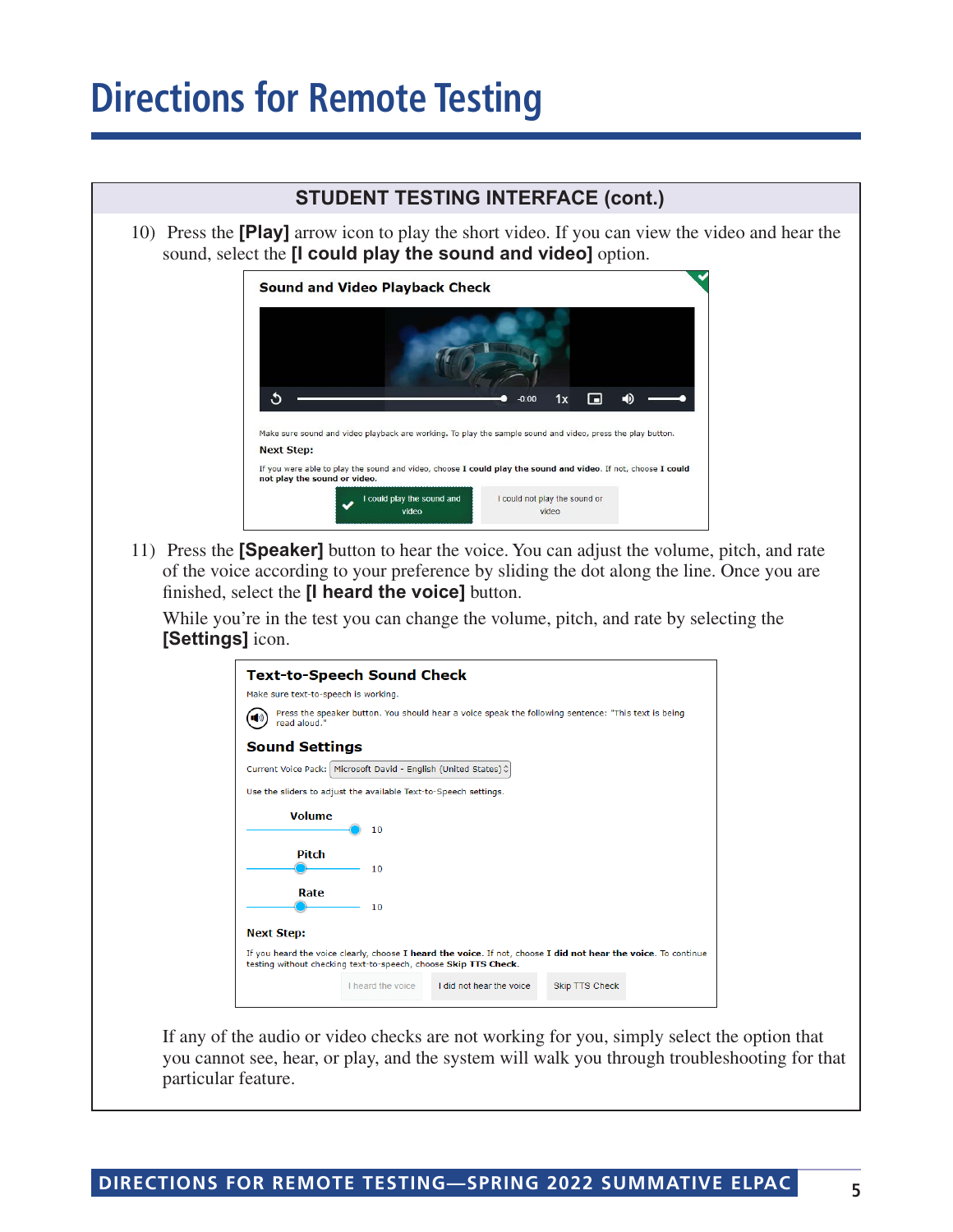|                                                   | <b>STUDENT TESTING INTERFACE (cont.)</b>                                                                                                                                                                                                                                              |
|---------------------------------------------------|---------------------------------------------------------------------------------------------------------------------------------------------------------------------------------------------------------------------------------------------------------------------------------------|
|                                                   | 12) When you have completed the audio and video checks, the Instructions and Help screen<br>will appear. Here you can view the test settings and the help guide before beginning the<br>test. When you are ready to begin, select [Begin Test Now].                                   |
|                                                   | <b>Instructions and Help</b><br>You may select the question mark button to access this Help Guide at any time during your test.                                                                                                                                                       |
| <b>Test Settings</b><br><b>View Test Settings</b> | Use this button to review your test settings.                                                                                                                                                                                                                                         |
| <b>Help Guide</b><br>page.<br>View Help Guide     | The Help Guide and test rules can be accessed at any time by using the help button at the top-right of the test                                                                                                                                                                       |
| <b>Test Site</b>                                  | <b>Begin Test Now</b><br>Return to Login                                                                                                                                                                                                                                              |
| you.                                              | 13) There will be a widget with the live video of yourself on the bottom-right corner. You<br>can use the arrow buttons to move it to a different place. Your test examiner can see you<br>throughout the test. However, you will only be able to see your test examiner if they call |
|                                                   | y time                                                                                                                                                                                                                                                                                |
|                                                   | ore you                                                                                                                                                                                                                                                                               |
|                                                   | on of                                                                                                                                                                                                                                                                                 |
|                                                   |                                                                                                                                                                                                                                                                                       |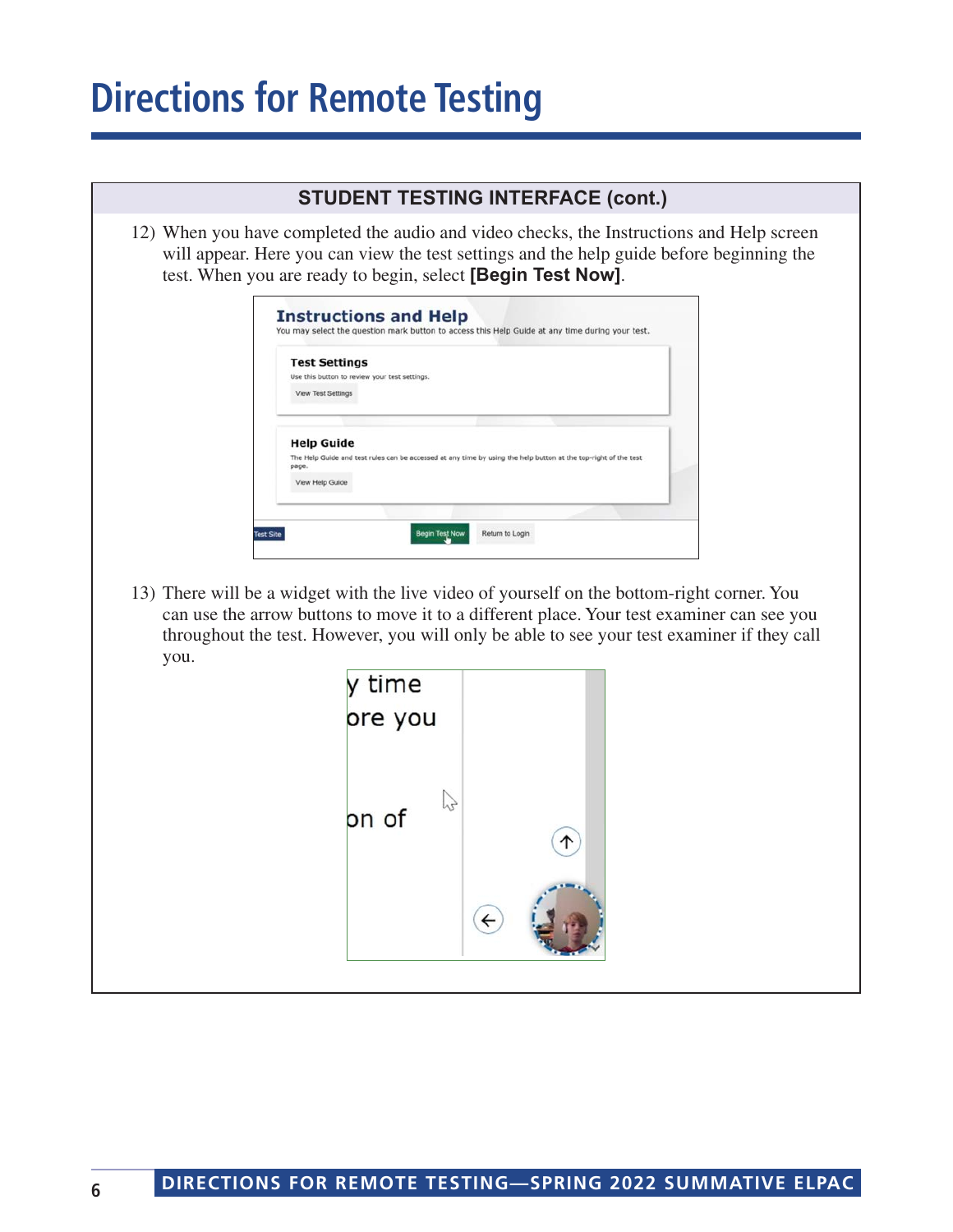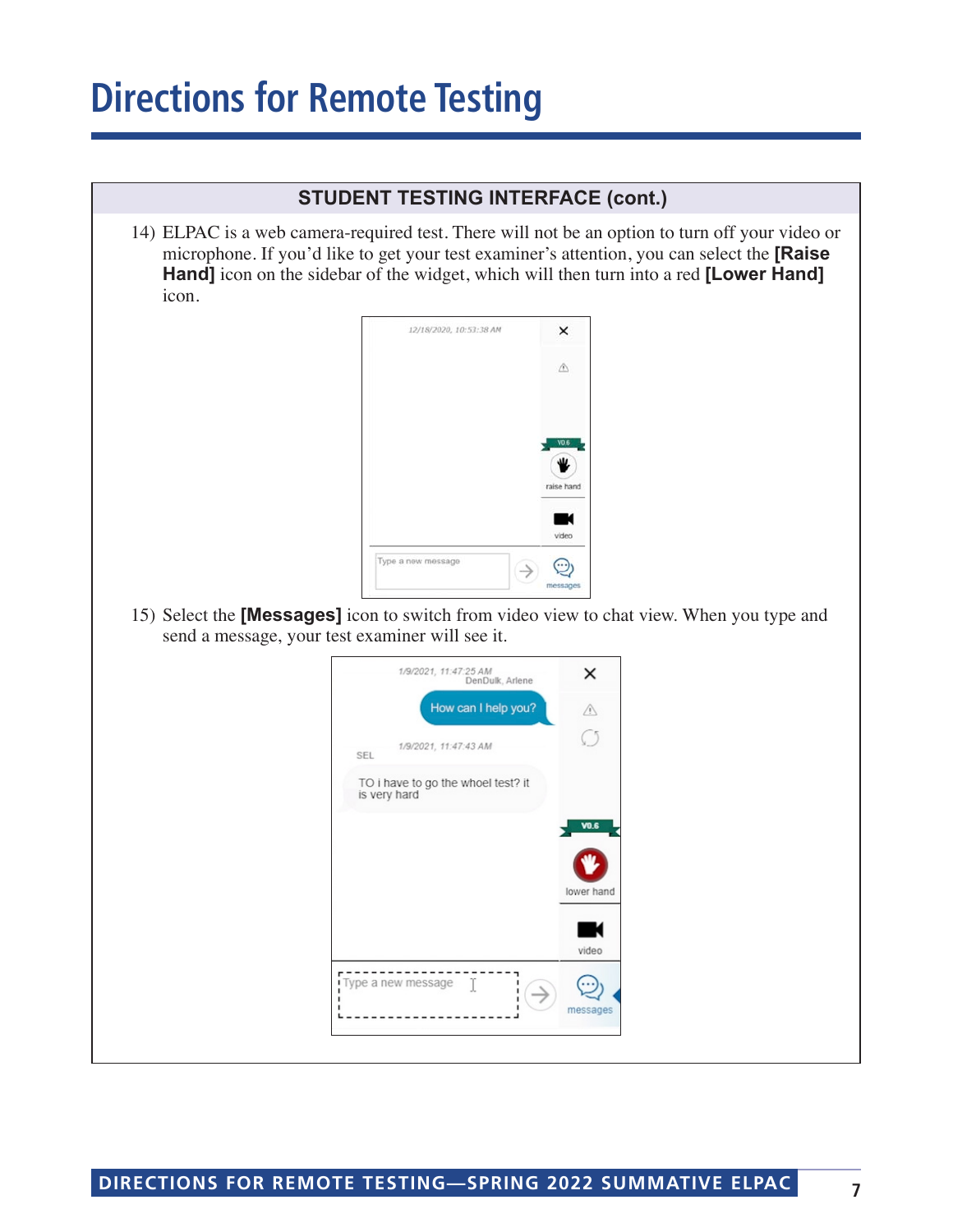#### **STUDENT TESTING INTERFACE (cont.)**

- 16) There are many ways you can communicate with your test examiner during the test:
	- Use the Raise Hand feature if you want to ask a question or are having trouble. When you select **[Raise Hand]**, the **[Lower Hand]** icon will become visible. Do not select **[Lower Hand]** until your test examiner has communicated with you.
	- You can send your test examiner a message using the chat feature. Click on the picture of yourself. A chat box will appear. Type a message to your examiner. They can respond with a text message or they might call you.



17) Your test examiner may ask to view your screen. If they do, the communication widget will ask you to give permission for the test administrator to view your screen. Select the **[I agree]** box and select **[Allow]**.



 Now the test examiner can view a live feed of your screen. You can still use the **[Messages]** icon to send a chat to the test examiner.

The test examiner will end the screen share.